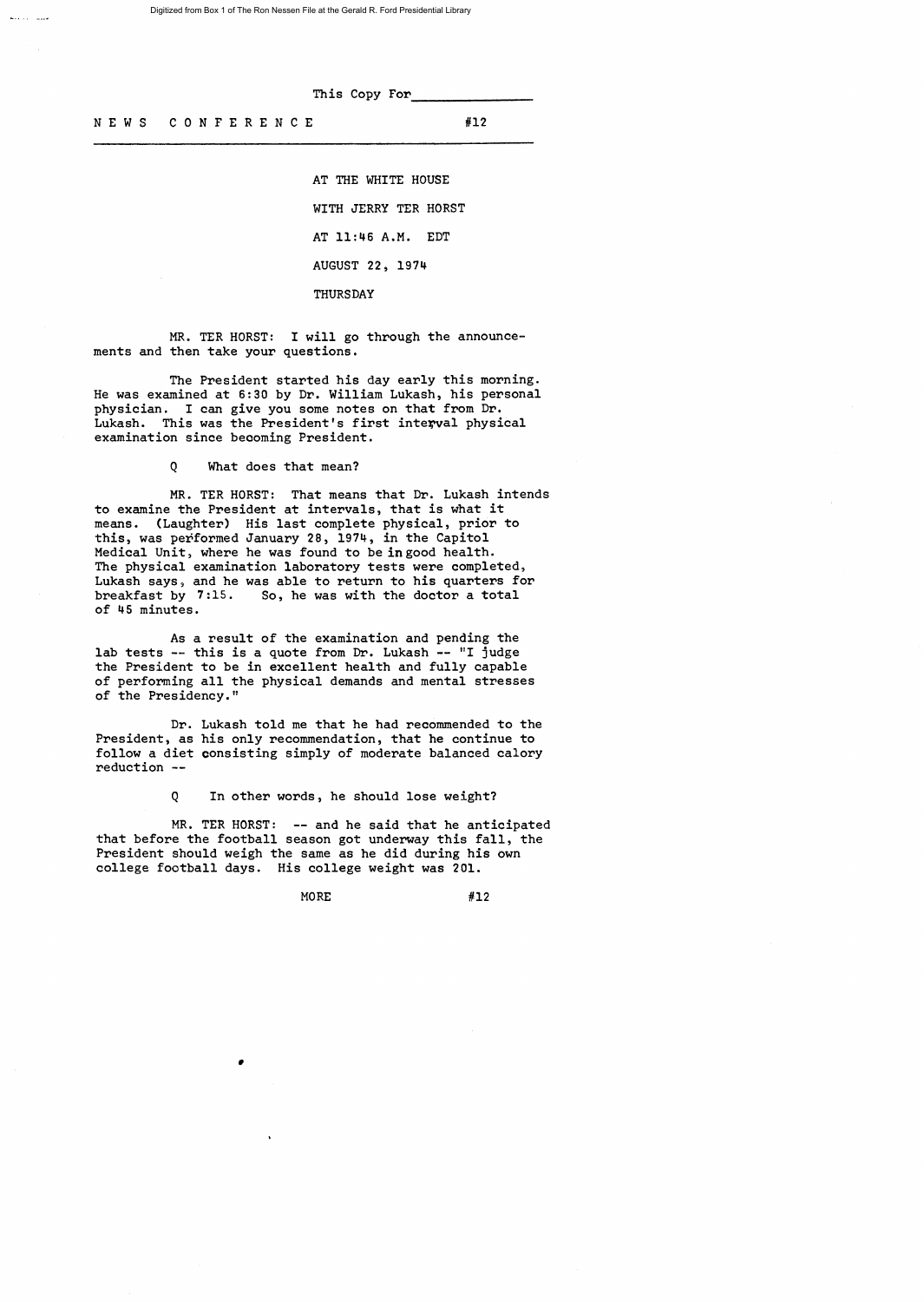Q What does he weigh now?

MR. TER HORST: The last time I heard the President address the subject of his weight it was 204. That was about two months ago.

Q Do you know what it is now, Jerry?

MR. TER HORST: I don't know what his weight is this morning. I can't tell you that. But he doesn't anticipate a long time getting Him down to his college playing weight.

Q When President Nixon had physicals, Dr. Tkach used to come out and give us a briefing. Why can't Dr. Lukash do that?

MR. TERHORST: I will ask him *if* he can't do that. Perhaps it might be a good way to do that.

How many years ago was the end of his college playing days?

MR. TER HORST: 1934.

Q Did he give you anything on blood pressure?

MR. TER HORST: Let me continue with the doctor's report here and then take some questions at the end, *if* I may.

The President intends to continue his daily exercise program in the Residence and will make every effort to play golf on a regular basis. Dr. Lukash says that the President, however, sorely misses the opportunity to swim every morning and every evening which not only provided him with physical exercise but also had a noticeable invigorating effect on his spirits.

Probably every January, according to Dr. Lukash, he will institute more extensive annual physicals for the President at Bethesda Navy Hospital. I will try to see *if*  Dr. Lukash would like to come out and give a briefing and elaborate on his examination.

Q To make the diet weight reduction meaningful, could we get his present weight?

MR. TER HORST: I will try to do that, yes.

Back to the announcements, the President also met with Senators Frank Church and Charles Mathias and Roy Ash and Bill Timmons this morning to discuss national emergency powers. As you may know, the two Senators are co-chairmen of a special committee on national emergencies and delegated emergency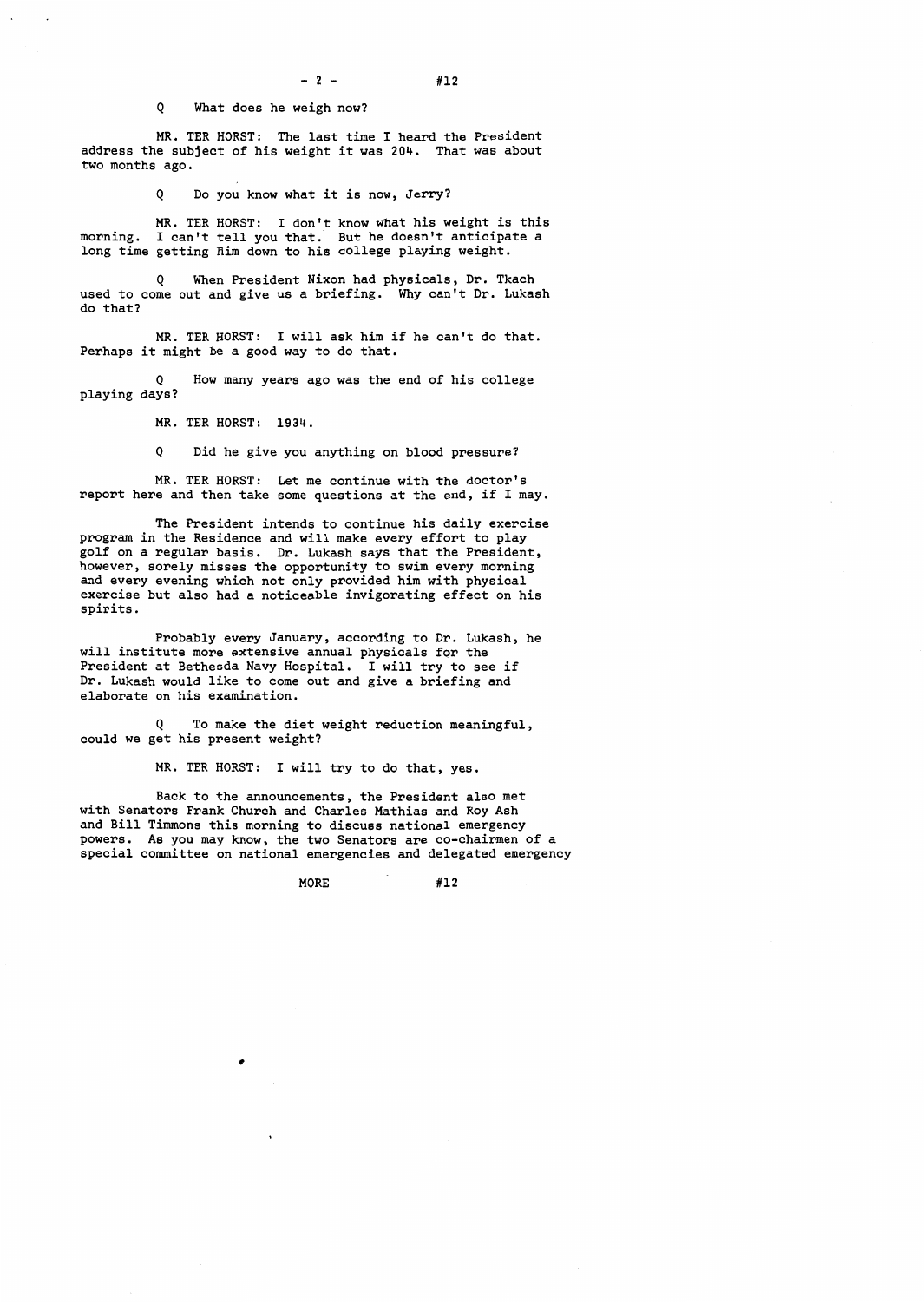$- 3 - 412$ 

powers and they have prepared a report of their special committee and they wanted to acquaint the President with its findings.

The President then signed the Proclamation on women's equality. There was coverage of that as well as a pool report. You have the Proclamation, I understand.

The President currently has in progress a photo session with House Republican candidates. This is similar to the session with Republican Senator candidates yesterday. Just how many there are and who,we are determining now, and we will post names and then you can figure out the number.

As we have previously announced, the Housing and Community Development Act -- that is Senate Bill 3066 -- will be signed by the President during a two o'clock ceremony today in the East Room. Approximately 200 mayors, Governors, other State and local officials as well as Members of the House and Senate have been invited to this signing ceremony. We hope to have a statement by the President and a fact sheet on the bill available here before the ceremony, and we will take camera men over to that ceremony so they can get set up around 1:30.

Q Do you have a list of invitees?

MR. TER HORST: We hope to be able to at least post as many as we can. We will take in as many writers as we can get into the room about 1:45. So if you want to cover the ceremony, be on hand at that time.

Q Will you list invitees ahead of time?

MR. TER HORST: If we get the list, yes, so that we know who is actually here. If we don't get it ahead of time, we will get it afterward.

Following the ceremony, the President intends to meet at 2:30 with Paul Hall, President of the Seafarers' International<br>Union of North America. That will be in the Oval Office. This, Union of North America. That will be in the Oval Office. as you know, is the third in a series of meetings of labor leaders, the President previously having met with AFL-CIO President George Meany and Teamsters' President Frank Fitzsimmons.

Later this afternoon the President will meet with Republican National Chairman George Bush, Senator Bill Brock of Tennessee, and Congressman Robert Michel. As you know, Senator Brock is Chairman of the Senator Republican Campaign Committee and Bob Michel is Chairman of the House Republican Campaign Committee, and this essentially is a meeting to discuss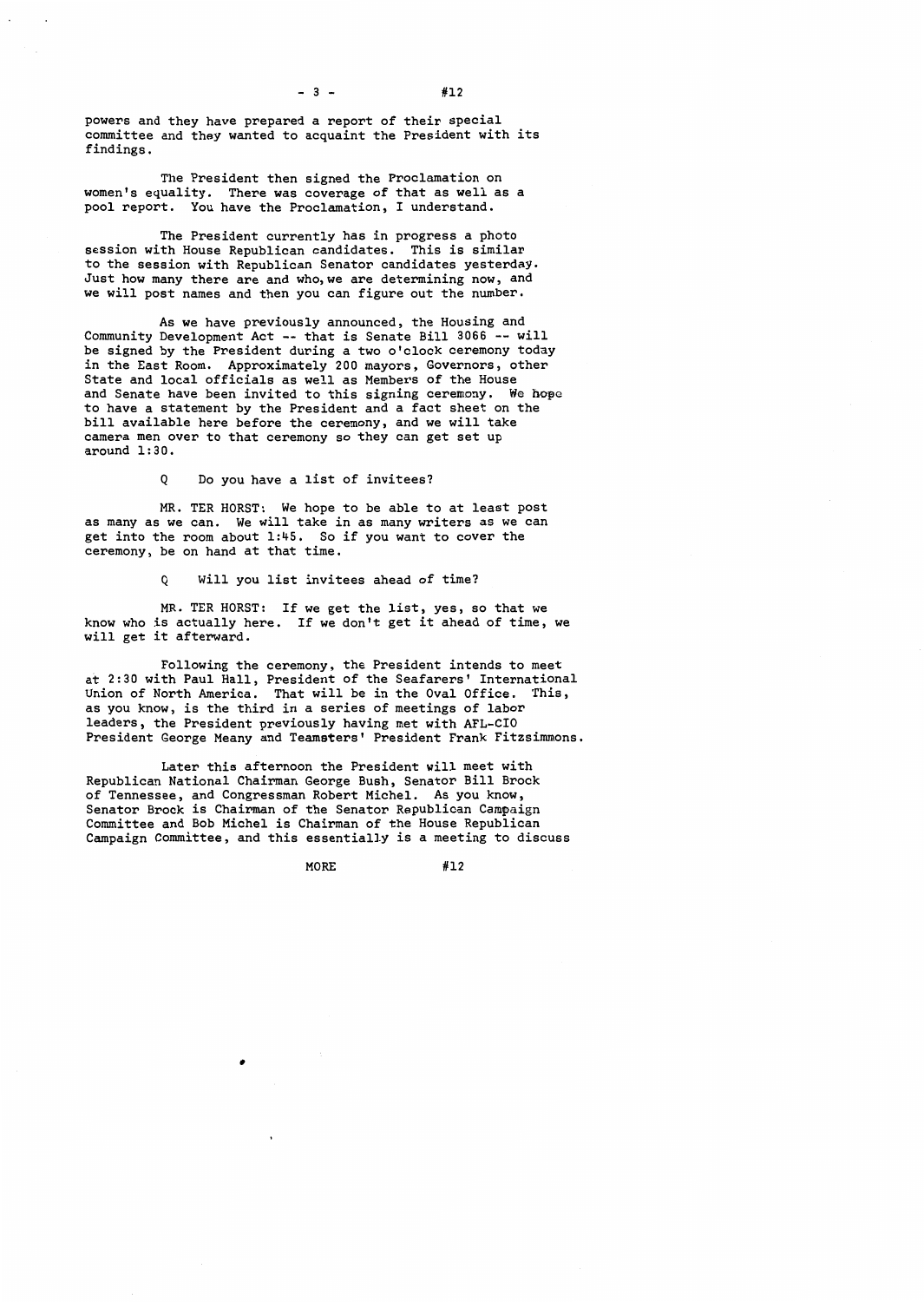$- 4 - 412$ 

with the President their plans for the 1974 Congressional campaigns. This is the first chance they have had to meet with the President in his unofficial capacity as head of the party.

If I can get a report on that particular meeting, we will either post it or be available to brief you on it.

At 7:30 this evening, the President and Mrs. Ford will host a dinner for Governor and Mrs. Rockefeller in the Residence. There will be a few others there and when we have a final guest list, we will post that. We will arrange a brief press photo session at the beginning of the dinner, but since it is up in the Residence, we will be limited to a very small pool for that.

I have an answer to the question on the President's weight. He now weighs 200 pounds and three-quarters.

Q Then he has to gain weight?

MR. TER HORST: Then my previous information to you is wrong, because Bill Lukash would like to get his weight to 195.

Q But he did weigh 201 when he was playing football?

MR. TER HORST: That is my understanding. My research may be wrong. I will have to check that out, too.

Q Jerry, one more question on that. What does he propose to do about the lack of facilities for swimming, if he sorely misses it?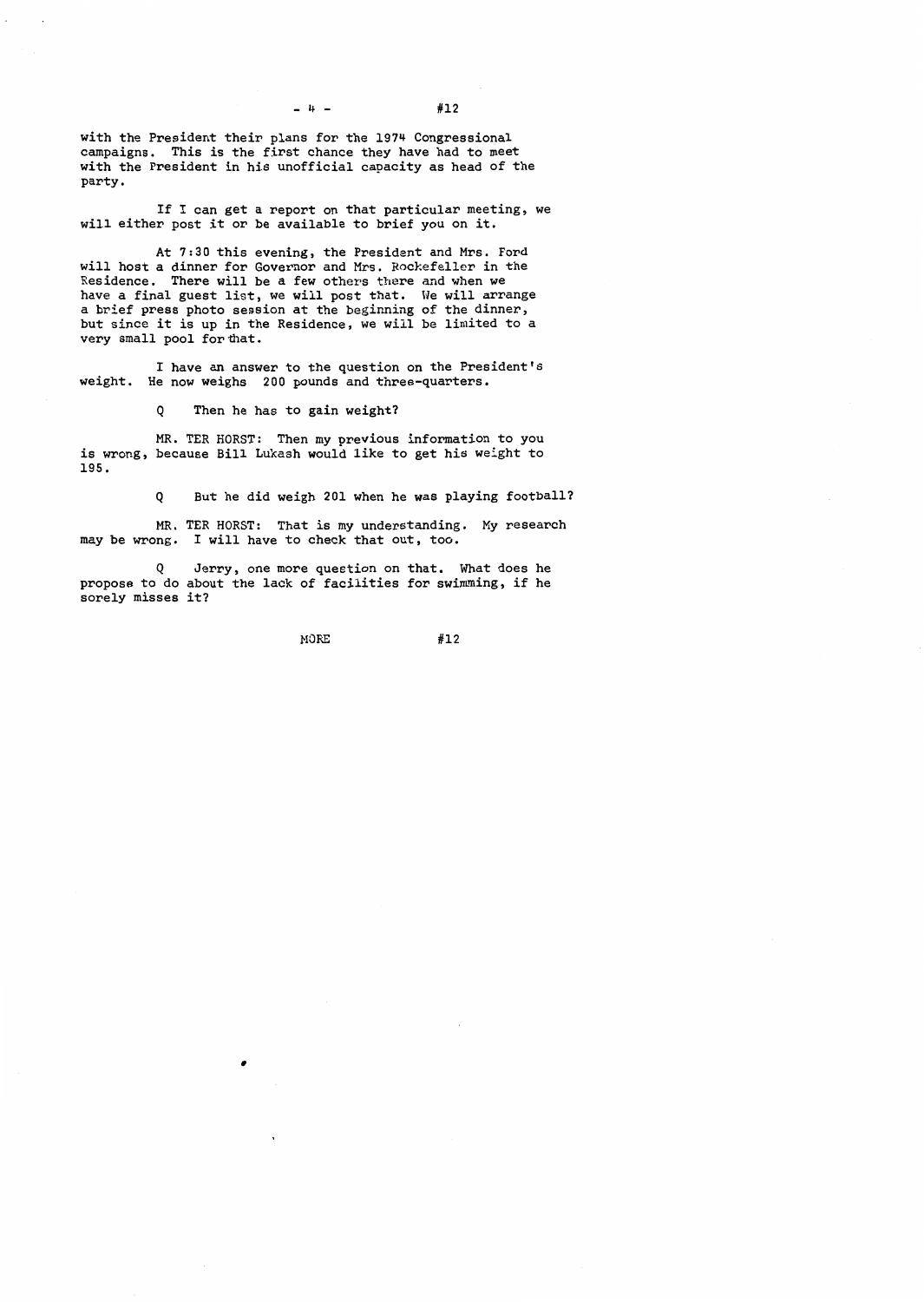MR. TER HORST: At the present time the President is doing morning and evening calisthenics in the Residence and, as you know, he has been moving around town on foot which is a physical activity; at least it is on foot on the Hill, and he intends to continue golfing, and I guess that is about the limit of whathe can do at the present time.

Q Are there plans to build a swimming pool here at the White House or to swim elsewhere?

MR. TER HORST: There are no present plans to build a pool at the White House, although there are, as you may know, many communities in the country that are desirous of starting fund drives of some kind so that volunteer contributions can be raised to build a swimming pool, not for this President necessarily, but to provide a swimming pool at the White House for this President and obviously future Presidents.

Q Does the President have any feelings about that?

MR. TER HORST: At this point, the President's views are that he definitely will not build a pool with Federal funds and whether a fund drive for a pool materializes or whether he approves or would desire one, is still something that we have under consideration. I can't give you a reading on it.

Q Have any of these groups made contact with the White House to coordinate a drive?

MR. TER HORST: Some have and I am told a good many checks have come in to newspapers and we are encouraging those groups, when they contact us here at the present time, to hold them because we cannot give them a decision one way or the other at the moment.

Q Jerry, the other day two men came and opened a trapdoor back there on the camera stand and went down a ladder with a tape measure and disappeared into the darkness. Do you have any idea what they were doing?

Q They looked the door behind them.

MR. TER HORST: They were thinking about moving the Wall Street Journal booth. (Laughter.)

Q What is happening is that at the initiation of General Haig, a feasibility study has been run on the prospects of looking ahead actually, to see where a pool might be put if such a decision ever came about, and that study has not been completed yet but one thing I can assure you is that the press room will remain where it is.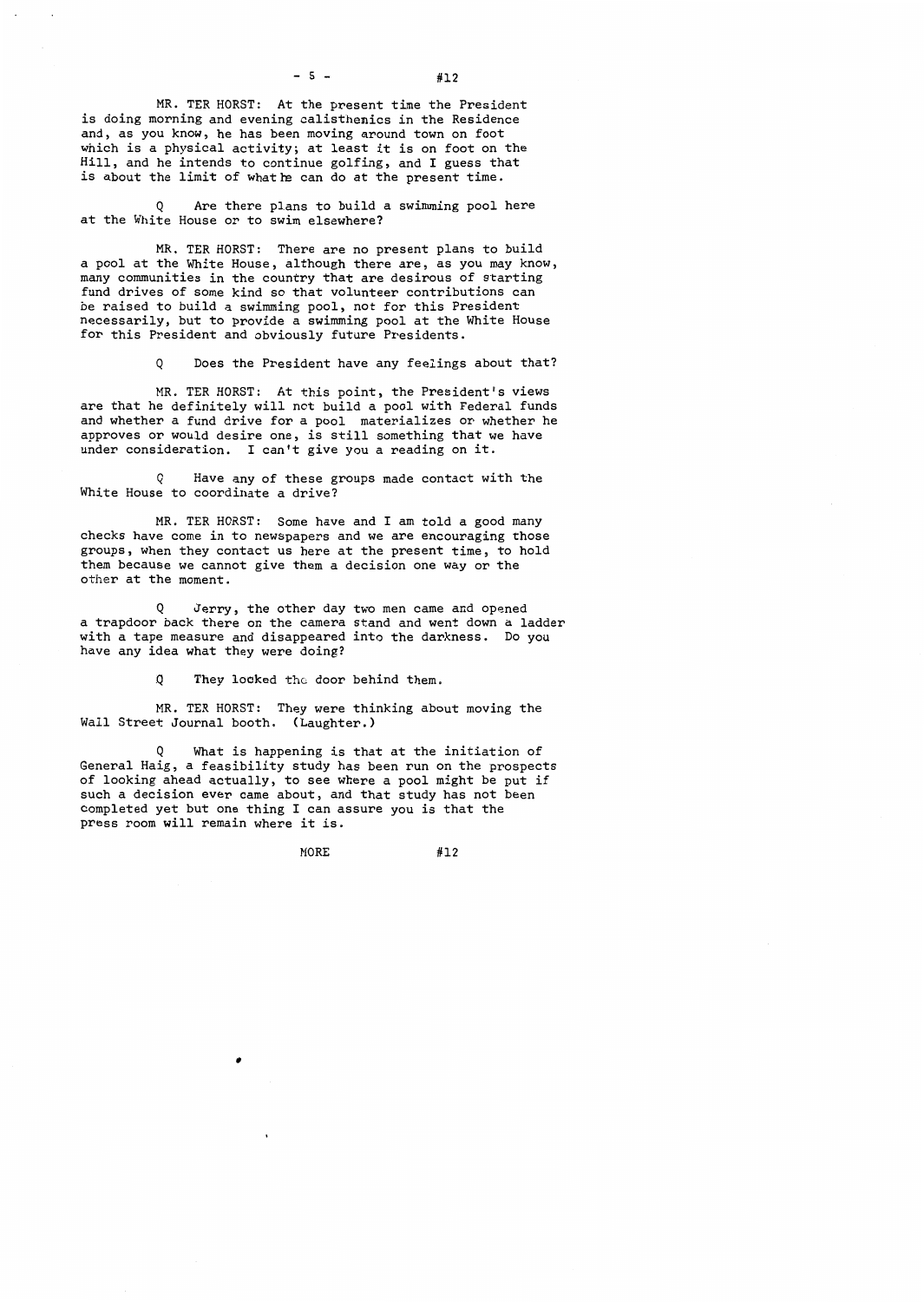$- 6 - 412$ 

Jerry, do you have any idea when you might have some kind of response to give to these groups around the country?

MR. TER HORST: I don't know. Obviously the need is soon, because these well-meaning people should not be kept in the dark. At the same time there are obviously considera-<br>tions as to whether and where a pool could be built. As I tions as to whether and where a pool could be built. said, it obviously will not be done by President Ford with Government money.

Q Jerry, one of the offers is not from a group of citizens raising funds but at least one of them is from a swimming pool association or something like that. Is that also under consideration?

MR. TER HORST: I have forgotten the name of the group itself, but there are many people in the pool building industry and the sports equipment industry who have offered to be of help -- both technical and financial help -- and all of that is under study.

At the present time there is no decision on it one way or the other. As I say, we will have to wait until we get this study completed and then I will be able to report to you on it.

Q Is the feasibility study for an outdoor pool?

MR. TER HORST: No, it is a wide open feasibility study as to whether, or where or when or how or even why a pool should be considered.

Q Jerry, what were the tests actually? Can you give a rough idea of what tests he was given?

MR. TER HORST: You mean this morning with Dr. Lukash?

Q Yes.

MR. TER HORST: Why don't we see if it is possible to ask Dr. Lukash to come out and he can describe it more adequately. This way I am going to be doing it piecemeal fashion and not very adequately.

Q Could I ask one final thing on the pool business? The President said the other day when he was talking to his neighbors that he might be going over to the University Club to swim.

MR. TER HORST: Yes, the University Club of which the President is a member has made its facilities available to him and that may be one of the closest clubs to the White House with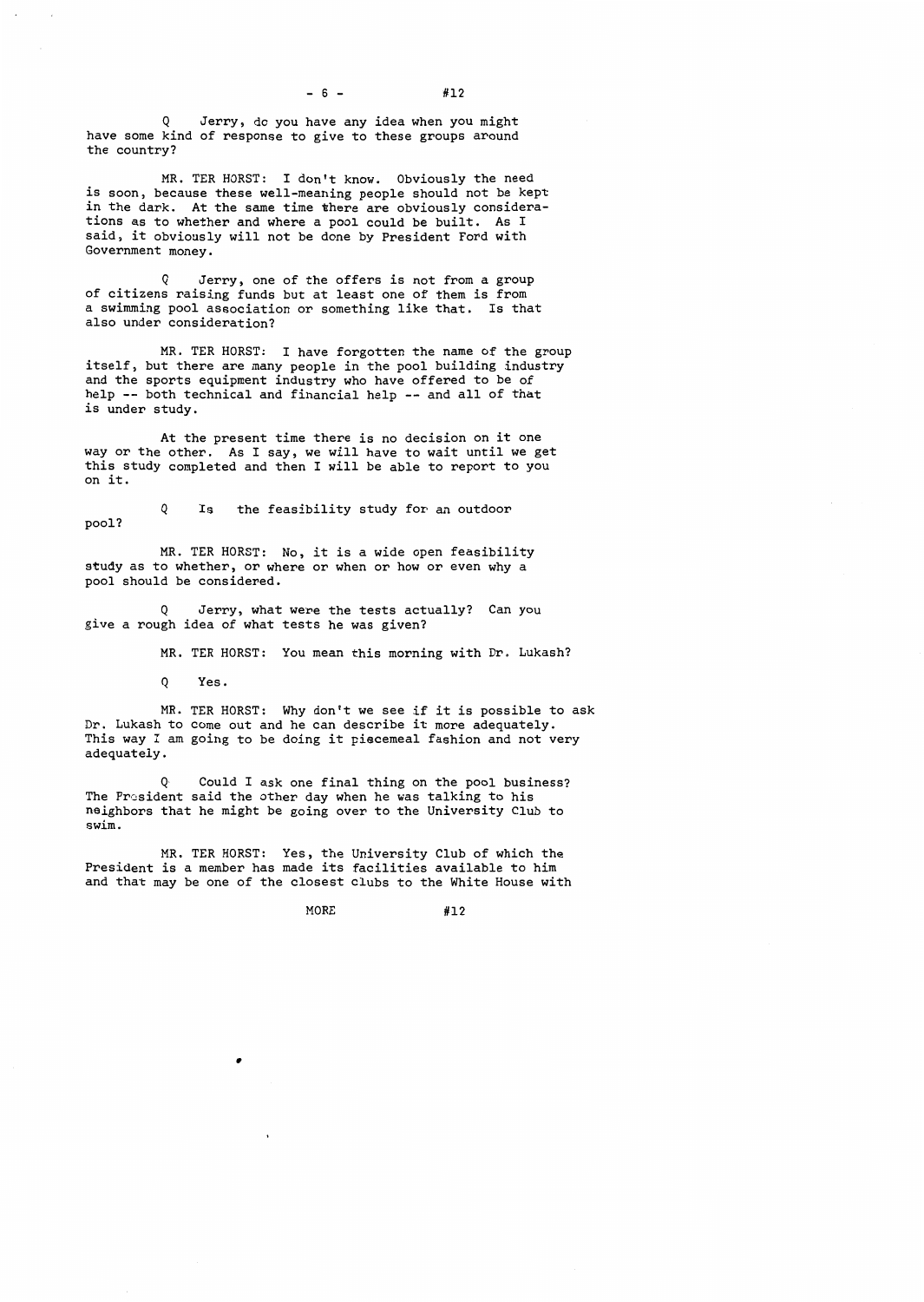$- 7 - 412$ 

swimming facilities. But I am not aware that he has used those facilities at this point.

The YMCA did send a letter over. It is right next door and they have offered to have a private Presidential locker room and all of that.

MR. TER HORST: Several clubs in the city and the area with pools have made similar offers to the President and he has thanked them all for their interest and for their willingness to let him use their facilities, but at the present time he is relying on calisthenics and golf, and I guess that is where it will stand for a while.

Q He hasn't been jogging or anything, has he?

MR. TER HORST: Not to my knowledge.

Has he used or have any interest in using the bowling alley across the street?

MR. TER HORST: I can't tell you. I am not aware that he has. I don't think he has used it yet.

Jerry, why did he feel it was necessary to call Mr. Nixon the other day on the Rockefeller appointment?

MR. TER HORST: That was a courtesy call. He felt that the former President would like to know whom he was picking as his nominee for Vice President so he decided to call San Clemente.

Q Do you think he will continue to do this sort of thing?

MR. TER HORST: I think from time to time that he will call the former President and tell him on occasions of importance where he would rather have the former President hear it from him than read it on the tickers or hear it on the air.

Q Is there an element of consultation?

MR. TER HORST: No, there *is* no element of consultation to this process. It is strictly that the President believes that it would be a nice thing to do, to inform the former President of decisions of that nature, and it is very similar to what President Nixon did with former President Johnson and former President Johnson with General Eisenhower.

Q Jerry, sometimes those kinds of information to former Presidents would include briefings on critical world situations or critical domestic situations. Will this get into the briefing stage at all?

MR. TER HORST: I can't answer that. I don't know. Under the Transition Act certain housekeeping and liaison work is provided for, but I will have to check out and find out what the status of that kind of thing is.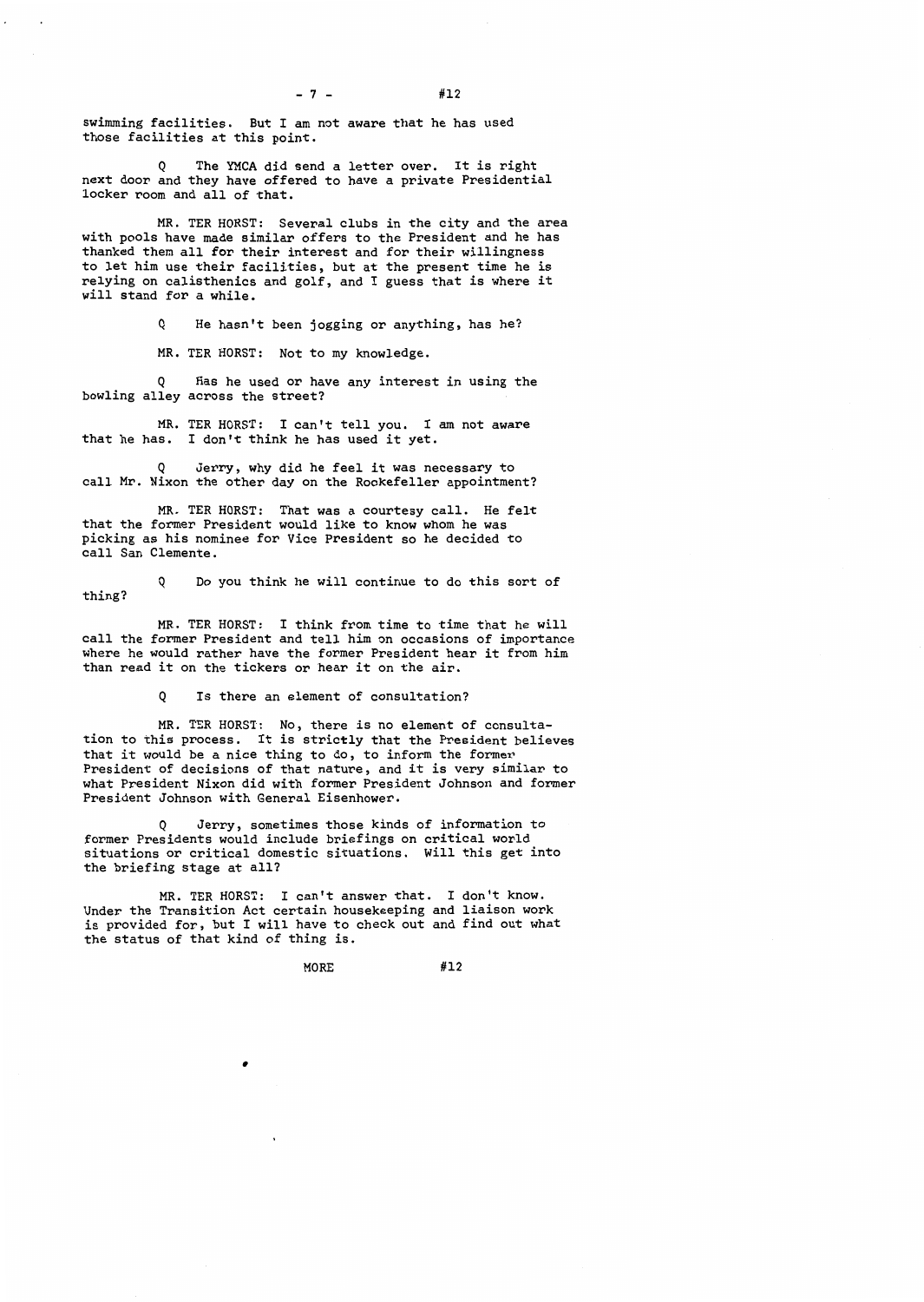Q Does the President want Nixon to campaign for him?

MR. TER HORST: The President is not running for anything right now. It is his attitude that the best politics is right here in the White House attending to the affairs of the Government.

Q Jerry, you issued a statement yesterday on his behalf saying he probably would run in 1976. Later in the day we had a chance to talk with him. He seemed very interested in not saying this himself, so were you speaking in his behalf or authorized to issue that statement? Has he backed away from it?

MR. TER HORST: I hope never to come out here and not speak with his authorization.

Q Is he backing away from that?

MR. TER HORST: No, sir. I can assure you of that.

Q Jerry, I am sure you remember this. Congressman Reuss in the last week of the Nixon Presidency went to the matter of President Roosevelt bringing in Representative Simpson and Frank Knox and others into the Cabinet and Reuss proposed that President Nixon and/or Ford do that by bringing in some Democrats, especially into, he mentioned, the Treasury Department, the Office of Management and Budget and the Council of Economic Advisers.

My question is: Has it been considered to bring in some Democrats, especially in those economic posts?

MR. TER HORST: The President obviously has a Cabinet in place right now, but the consideration-of futhre appointments will not be limited solely to members of the Republican Party, nor will it be limited solely to the question of men. But, I can't give you any more on that except to say that is the President's attitude toward that subject.

Q May I ask what the President's role will be in the Congressional campaign?

MR. TER HORST: The President, obviously, will not be able to perform a political role in the 1974 Congressional campaigns to the extent that he planned to do as Vice President. I cannot rule political appearances in or out because at this point nothing has been scheduled and obviously the President is very much concerned with the outcome of those elections.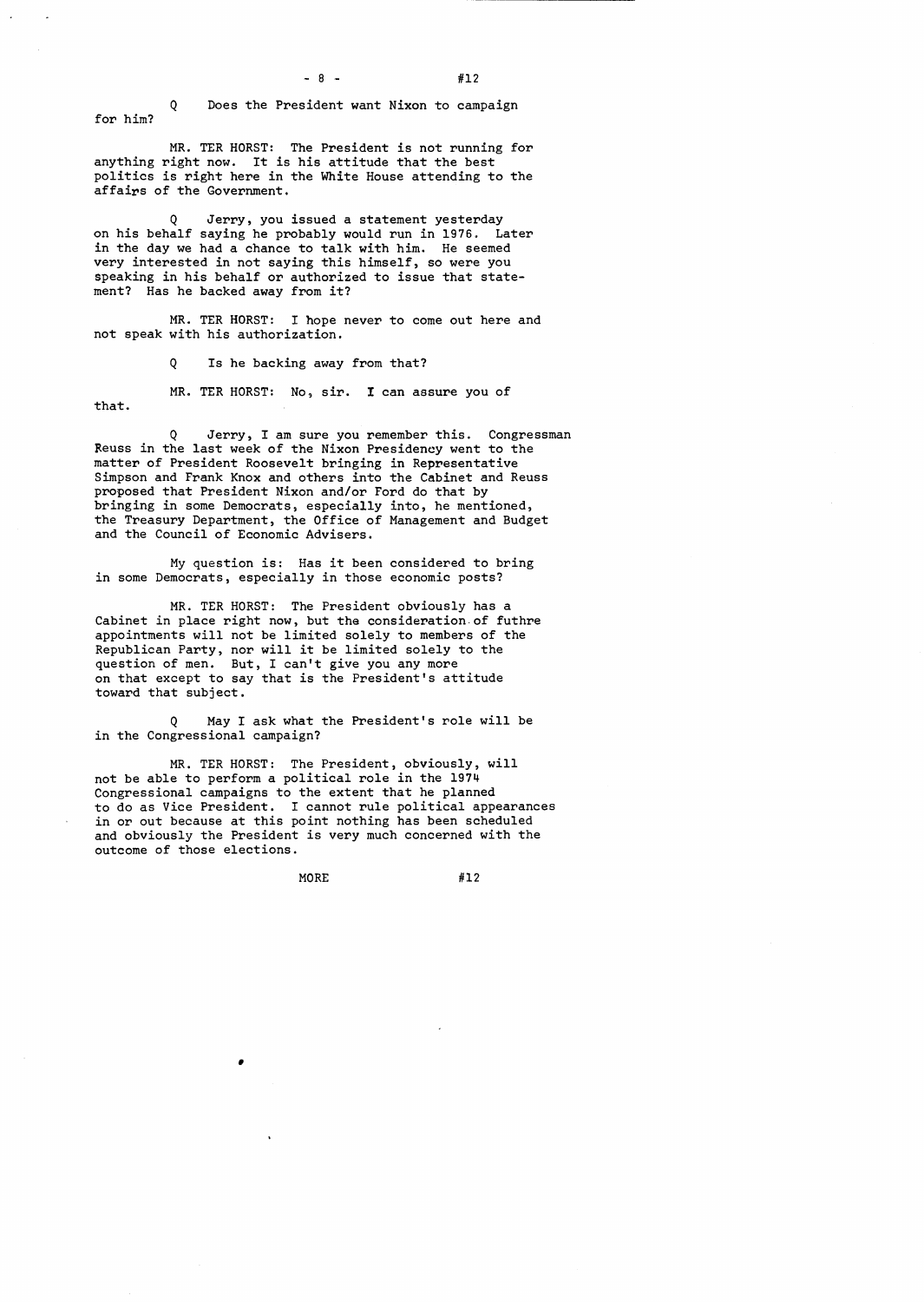$-9 \#12$ 

He would like to obtain, if possible, a Republican majority in both Chambers, as he has always campaigned for when he was in the Congress. On the other hand, it is quite likely that if Governor Rockefeller were confirmed anytime before the election day that a good many political appearances will be undertaken by Governor Rockefeller.

Q While we are talking about Governor Rockefeller, what specific assignments is the President going to give Governor Rockefeller? There is a story today that he would be heading the Domestic Council and leading the fight against inflation. Has that been discussed, and what assignments will he be given?

MR. TER HORST: The President and the Governor have not had an opportunity to engage in a discussion of his future role to any extent at all except a pledge by both men to work with each other closely and to be supportive of each other's roles, the one as the President and the other as Vice President. I imagine that will emerge as they get a chance to talk more.

Q Then is that story incorrect?

MR. TER HORST: No, I wouldn't say that story is incorrect. I would say the story may be premature. It may not shape up exactly as the story indicates, but <sup>I</sup> think you can count on the fact that the President is going to rely very ·.heavily on Governor Rockefeller's expertise not only as Governor of a large and industrialized State, but also on his expertise in foreign affairs.

Has anybody on behalf of the President discussed this with Mr. Rockefeller?

MR. TER HORST: I can't answer. I don't know.

Q I can't understand how the story could be correct if they haven't discussed it.

MR. TER HORST: I didn't say the story was correct. I said it may be premature because I can't give you hard guidance on what role precisely Governor Rockefeller would play as Vice President.

Q Jerry, is the President considering a proposed tax increase?

MR. TER HORST: Can you be more specific?

Q Gasoline tax of 10 cents per gallon?

MR. TER HORST: Yes, I saw that report on the wires this morning, and I have a comment I can give you on that.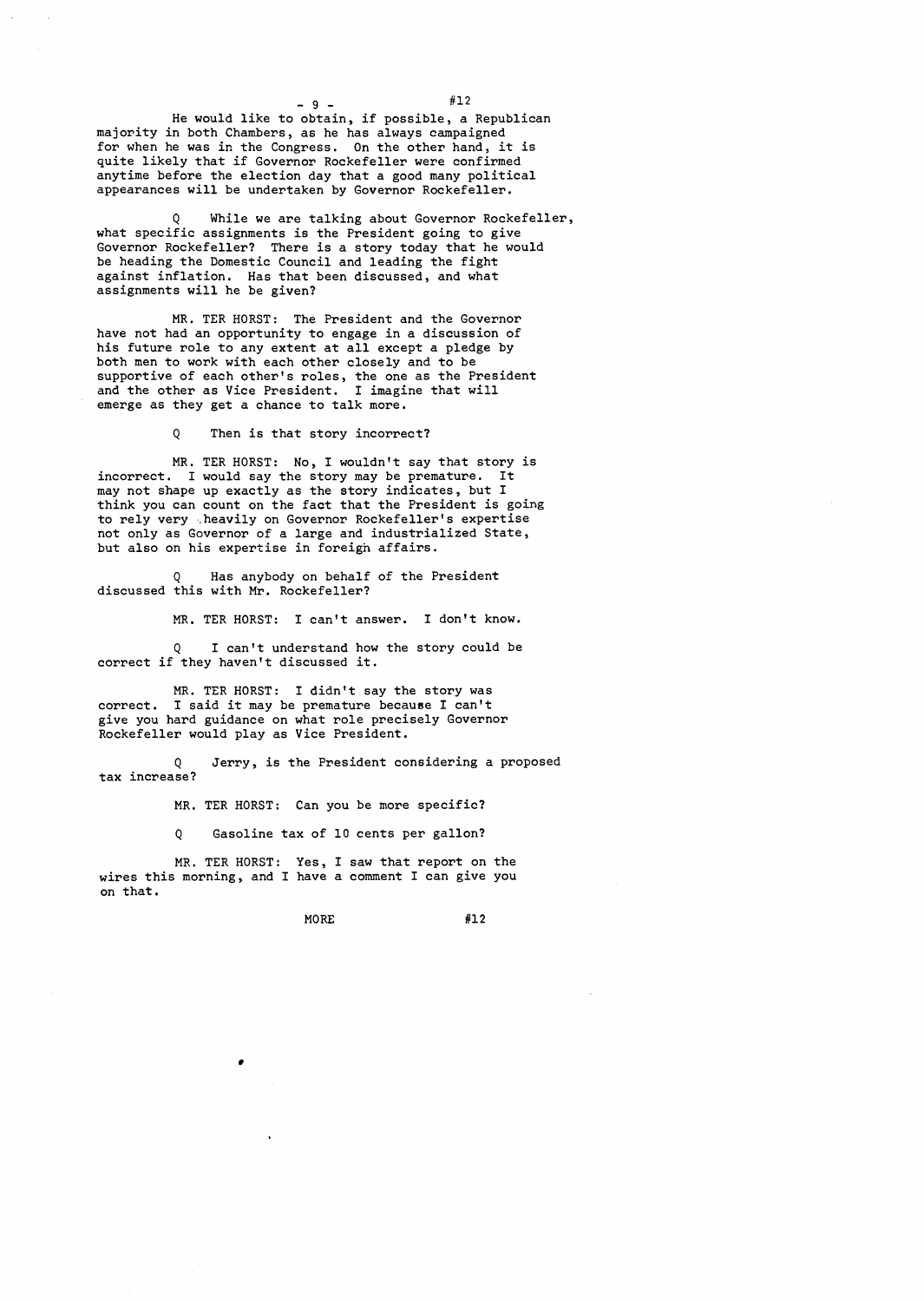I believe the wire reports referred to a 10 cent per gallon excise tax on gasoline. The President and his economic advisers are reviewing a whole range of possible ideas and recommendations on the economic front, and this *is* one of those proposals that are under study. But I have to emphasize that everything *is* under consideration as to what can be done to balance the budget, reduce inflation, increase revenue and increase fuel conservation practices.

So, I would not recommend that you single out this one particular idea as more likely than any other. It is one of those proposals that *is* under consideration,along with many others.

Q Jerry, this *is* a switch in policy because last winter Secretary Simon definitely ruled out any gasoline increase. Now you are saying it is under study.

MR. TER HORST: Along with many, many other things because the Ford Administration is determined that it is going to look not only at previous proposals but *is*  looking at the problem of inflation, fiscal restraint, high interest rates, and the whole gamut of economic problems in a package, which in hopes of devising a policy that will be useful in attacking all these problems simultaneously. This is one of the proposals under consideration.

Q Jerry, this report included offsetting tax reductions for low-income and middle-income people. Is that part of what you are talking about?

MR. TER HORST: I am not familiar with the details of this specific proposal, but it *is,* as I said, under consideration along with many, many other things. I caution you against singling it out as the one most likely to emerge because at this point we don't know.

Can you give us any others that are under consideration?

MR. TER HORST: I cannot at this point because it would serve no useful purpose to do that.

Q The Veterans Administration has begun a \$50 million project for a nationwide computer system. I understand that John Moss has informed the President that it represents a danger to the privacy to veterans. Is the Committee on Privacy looking into that?

MR. TER HORST: Yes, the Committee on Privacy, which President Ford headed as Vice President and on which Philip Buchen served as staff director before he became Legal Counsel, *is* very much interested in that Veterans Administration computerization program, and one thing can be said at the outset, I think.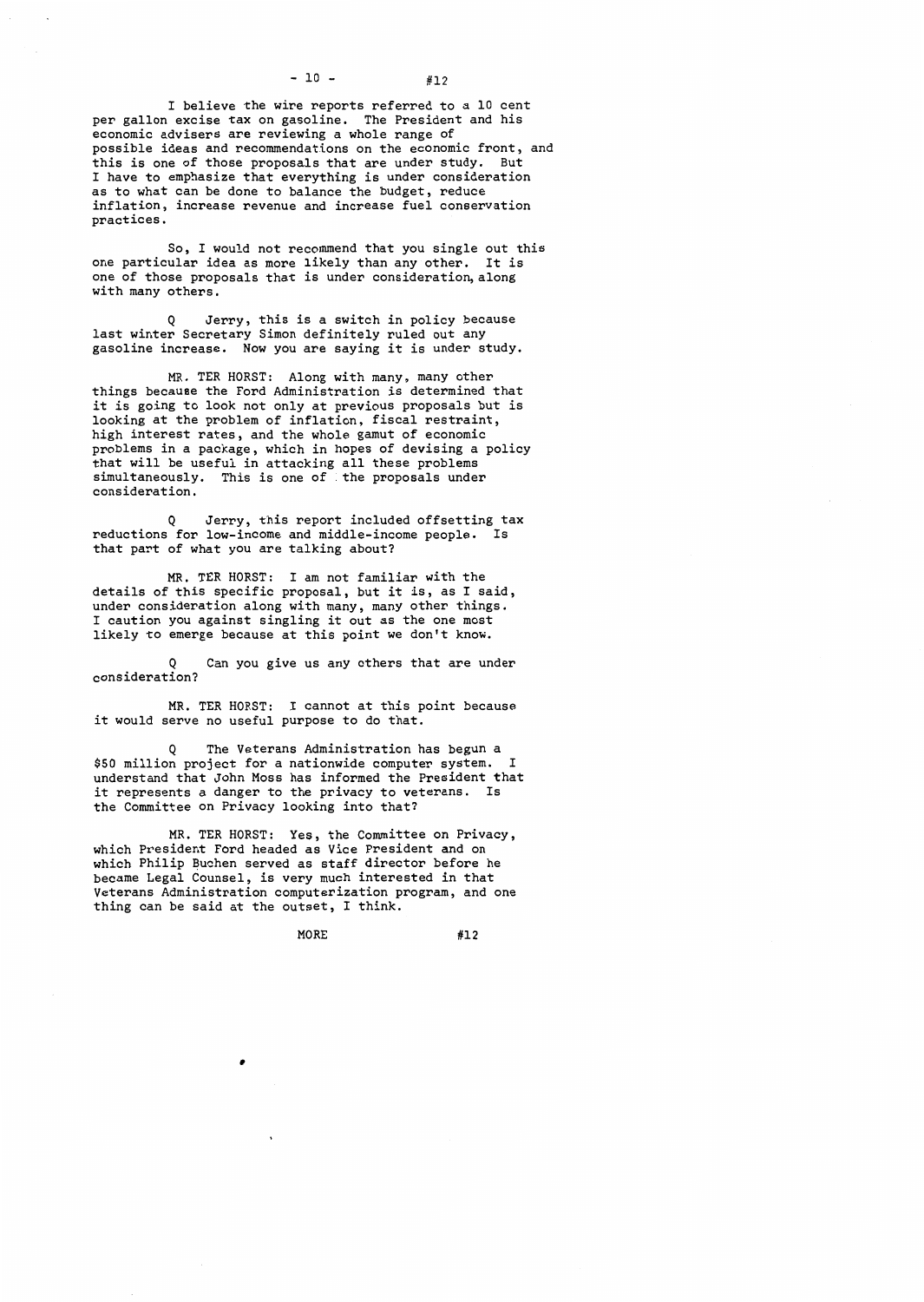As they look at it, their objective is to make

sure that it will in no way invade the privacy of any individual whether they are veterans or nonveterans. It will not be used for that purpose if it remains.

Jerry, are there any plans being considered for the melding or blending of the expert staff that Governor Rockefeller is bringing to the White House with the President's staff so they can be maximized but still not overlap the functions of the President's staff?

MR. TER.HORST: Well, I think it is a little early to say precisely how that would work, but I think traditionally -- and I am sure President Ford felt that way when he was Vice President -- that there will be a discernable and clear d vision between the two staffs, one<br>for the President and one for the Vice President. There for the President and one for the Vice President. will be obviously a great deal of cooperation between members of the respective staffs.

Jerry, can I get some clarification on what it is that is under consideration? Is it a 10 cent a gallon excise tax or is it an increase of up to 10 gallon castle that is the sense that would be applied, under consideration for fiscal 1975 or for fiscal 1976?

MR. TER HORST: Ted, you are asking me about details I can't supply you, but the point is it is only one of many proposals, and I understand this specific one referred to is 10 cents a gallon additional excise tax.

Q On top of what, do you know?

MR. TER HORST: I do not know even what the present tax is, but the point is again, this is just one of many proposals in the mill, and it seems to me that Secretary Simon said this morning on one of the news shows that such a tax was not under consideration at the present time; that is, for installation at this point.

Q That would seem to conflict with what you said.

MR. TER HORST: No, the question had to do with, was it likely to come up right away, and I understand that his answer was it is not under consideration in that light. The point is it is one of the things under consideration and obviously people are for it and against it. There is no unanimity of opinion on any of these proposals.

Has anyone in the White House advisers who are considering this, tried this out currently with Wilbur Mills or Russell Long who have been somewhat opposed to this idea?

 $- 11 \#12$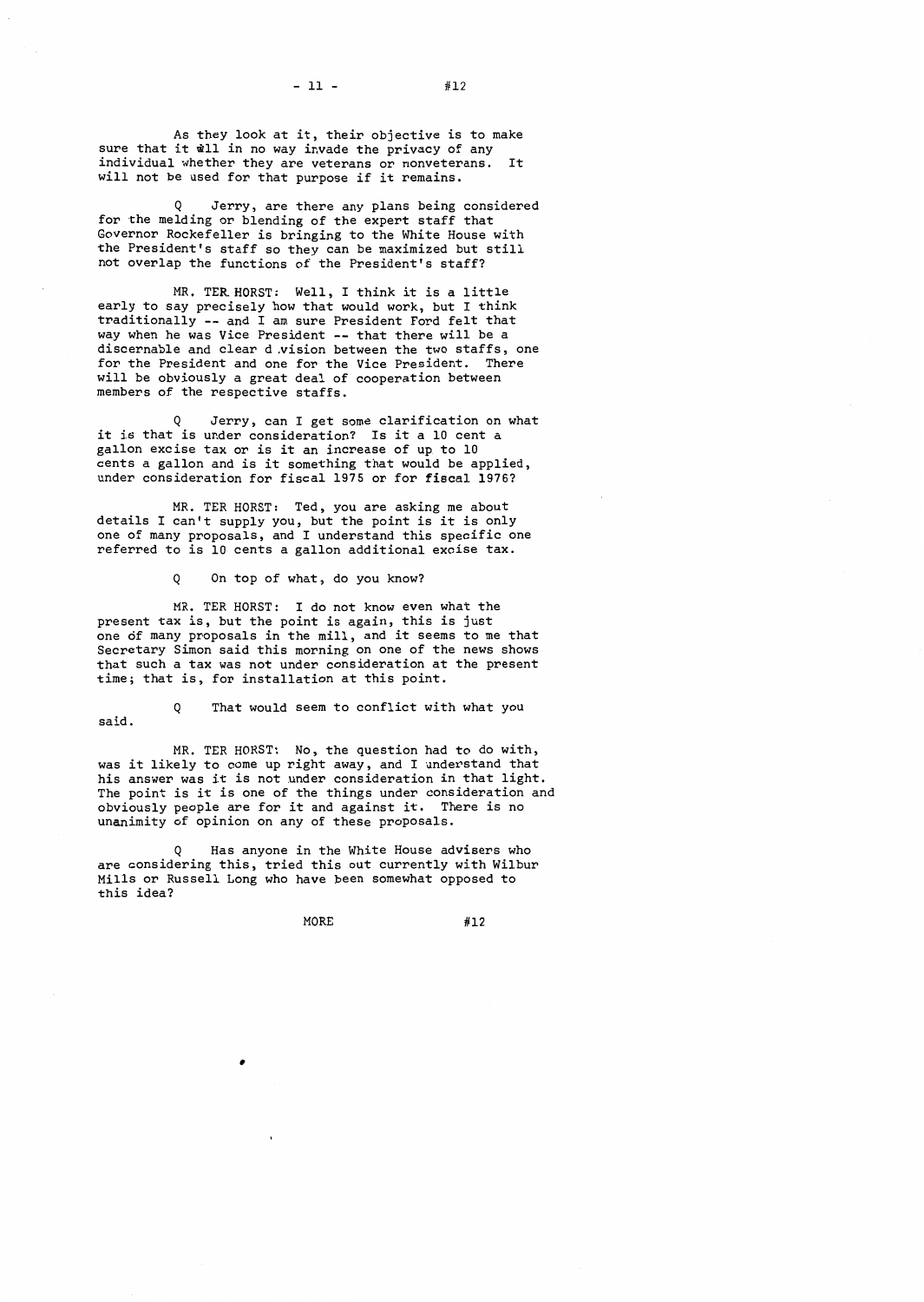$- 12 - 412$ 

MR. TER HORST: I have no idea. I can't tell you. All I can say is it is one of many proposals,on ways to fight inflation, and help fuel conservation,that are being considered. Afterall, we do have a winter coming up, and we may very well have a fuel problem unless we pay close attention to it.

Is it fair to say that all elements of the Nixon Administration's economic policies are now being re-evaluated, including proposals that may have been discarded during that Administration?

MR. TER HORST: We have said that before.

Q The whole thing is under review?

MR. TER HORST: Yes, President Ford intends to make his own review of what he thinks is best needed for the interest of the country.

There is a report out this morning on the revised GNP second quarter which shows inflation almost a full percentage point worse than the Government estimated about a month ago. Does the President have any comment on this apparent worsening of the inflation?

MR. TER HORST: I have no personal comment to give you directly from the President, but I know that both he and his economic advisers again regard this as a sign of the critical size of the problem, and it just lends urgency and weight to the priority he has to give this subject.

Jerry, has Mr. Buchen indicated how he might rule on John Ehrlichman's request to have access to his files?

MR. TER HORST: As I said yesterday -- I don't think I said it here, I think I said it in the hallway to several who inquired about it -- the Office of Legal Counsel of the White House, meaning Mr. Buchen, has under study this very question of access to Watergaterelated materials in the custody of the White House staff, such as Mr. Ehrlichman, have been desirous to get at or look at, and he is in consultation with Mr. Ehrlichman's attorneys on this point, and they have agreed to give the Special Counsel a couple of days to see whether he wants to continue the old policy or whether a new one would better suit the situation.

 $\ddotsc$ 

Following up, when will Mr. Buchen be out here to brief us?

MR. TER HORST: Mr. Buchen is still, as he told me this morning, trying to get a handle on his office, and when he has something to say specifically on those points, he said he would be delighted to talk to the press.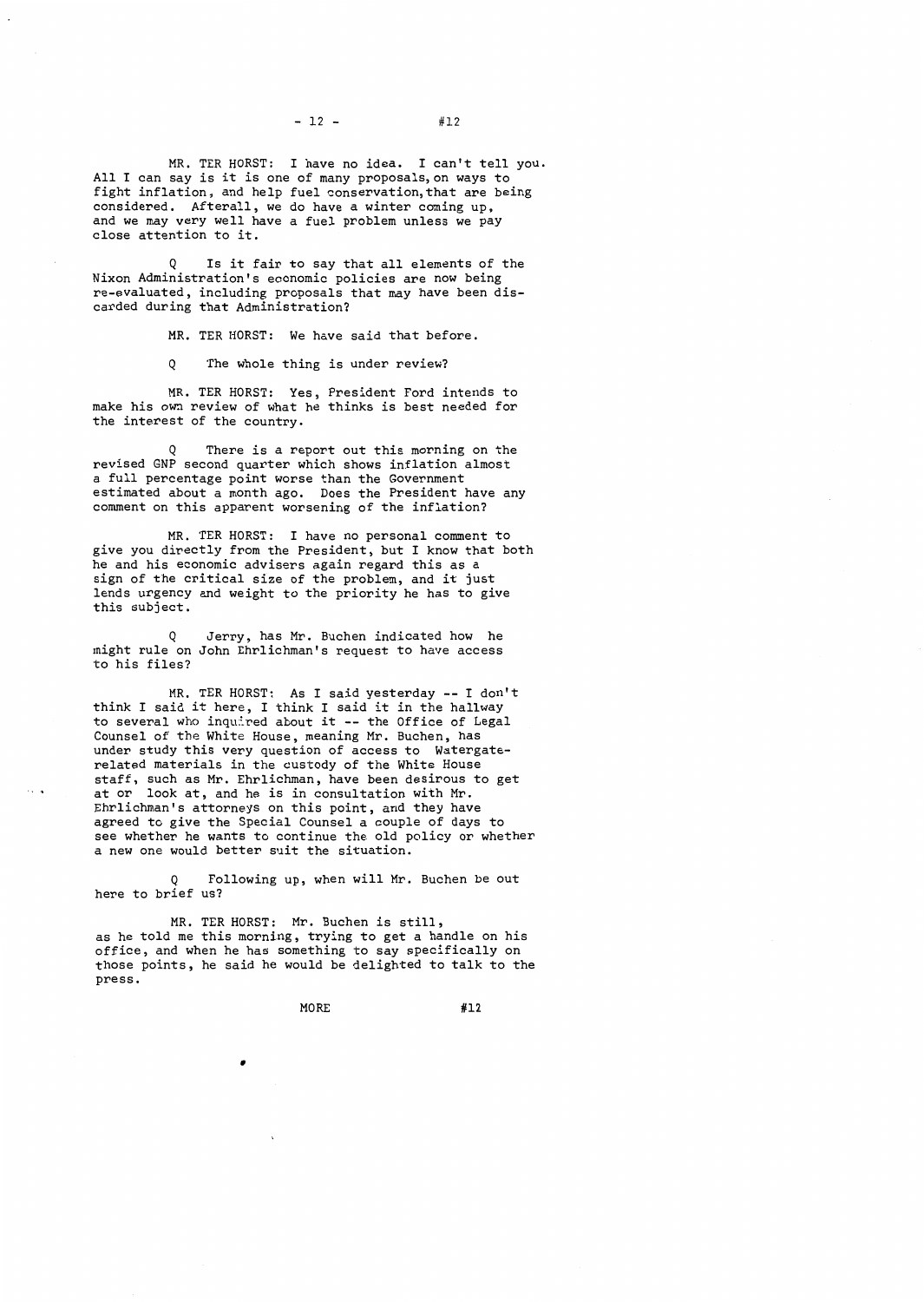Two weeks ago, or it is getting on to two two weeks now, someone in the White House informally approached Justice for a ruling on who owned Nixon's tapes, and someone at Justice informally responded to the White House and on that basis a ruling was issued by the White House Special Counsel that the tapes belonged to the President.

Again today, who made the informal approach from the White House and who responded from Justice?

MR. TER HORST: Again today, this matter is under study by Mr. Buchen and when he has a decision to report, either I will report it to you or Mr. Buchen will.

Q In other words, he can't find out what physical person asked and who responded?

MR. TER HORST: Next question.

Q Jerry, what is the President doing with the transition report and can you tell us what is in it?

MR. TER HORST: I wish I could tell you what is in it, but I don't know. He has gotten the reports of his transitional staff and he is in the process now of studying them and trying to determine just precisely how he wants to restructure the White House.

Q act on it? Is there any time limit on that, when he will

MR. TER HORST: No. I doknow he wants to do it very soon and I would hope we are only a week or so away from finding out. We may find it out in piecemeal form rather than a total package because I think as he makes decisions on aspects of it, if they fall into the pattern he wants to establish overall, then he will move on those rather than hold them up, but we will have to wait and see.

Q The report is finished?

MR. TER HORST: The report of the transitional staff has been presented to the President.

Is Ron Ziegler still on the White House payroll or has he been switched to the payroll of the former President under the staff allowances given to him?

MR. TER HORST: As you know, that falls under the Transitional Act. At the present time, I believe Mr. Ziegler is still carried on the White House payroll for purposes of transition. As you know, he is in California with the former President.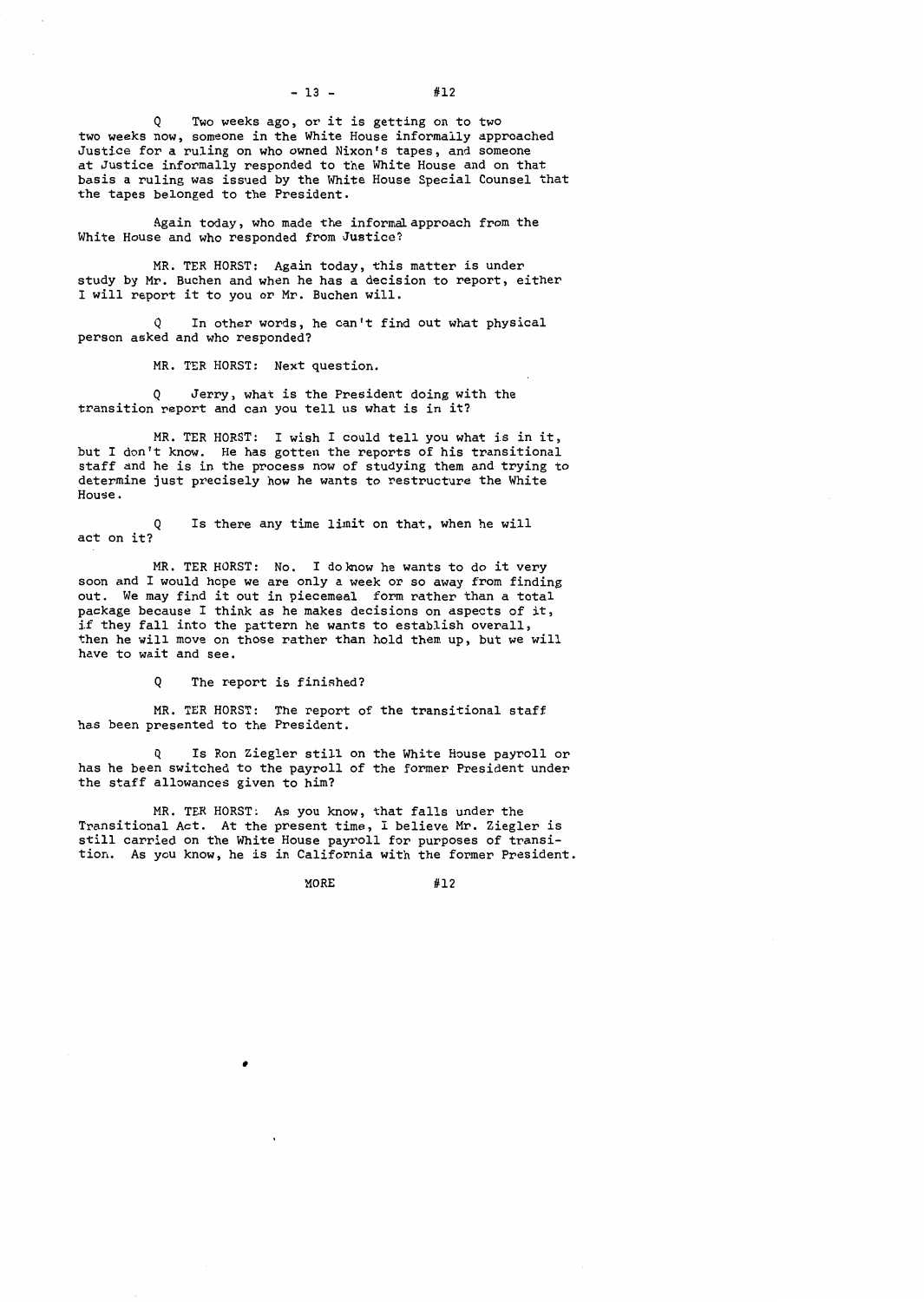I believe the Transition Act covers a period of approximately six months.

Q Is it likely Ziegler will be on the White House payroll for six months?

MR. TER HORST: Along with other support people, the Transition Act provides the former President -- I guess Secret Service don't necessarily come under the White House payroll but certainly under the Federal payroll.

Jerry, on another point here, has the Vice President actually started campaigning now or will he wait for confirmation? We notice he went to dinner in Rhode Island last night. Can you give me any idea what he is going to do?

MR. TER HORST: I think really you should talk to the Governor's people about plans in that regard.

Q Can he campaign effectively before

MR. TER HORST: I think he would have to make a judgment on his own whether he could campaign effectively while undergoing confirmation hearings because for one thing, the schedule of the hearings would probably interfere with a terribly active campaign schedule.

Q What is the President's attitude about him campaigning before confirmation?

MR. TER HORST: I haven't asked him. I don't know.

Q Mr. Mills said today chances for any compromise on national health insurance seem to be out for this session. Did he inform the President of that yesterday, and does the President have any reaction?

MR. TER HORST: I asked the President this morning about that and the President feels as he said in his joint address to Congress last week, that he really is desirous of getting the greatest amount of cooperation he can from Congress and would like to see both the Congress and the Administration together write a good health bill in 1974 before this Congress adjourns.

Obviously the timetable is running against that desire but the President still remains hopeful that Chairman Mills and the Ways and Means Committee nonetheless and despite the problems of the Congressional schedule will still be able to take up health insurance before Congress adjourns.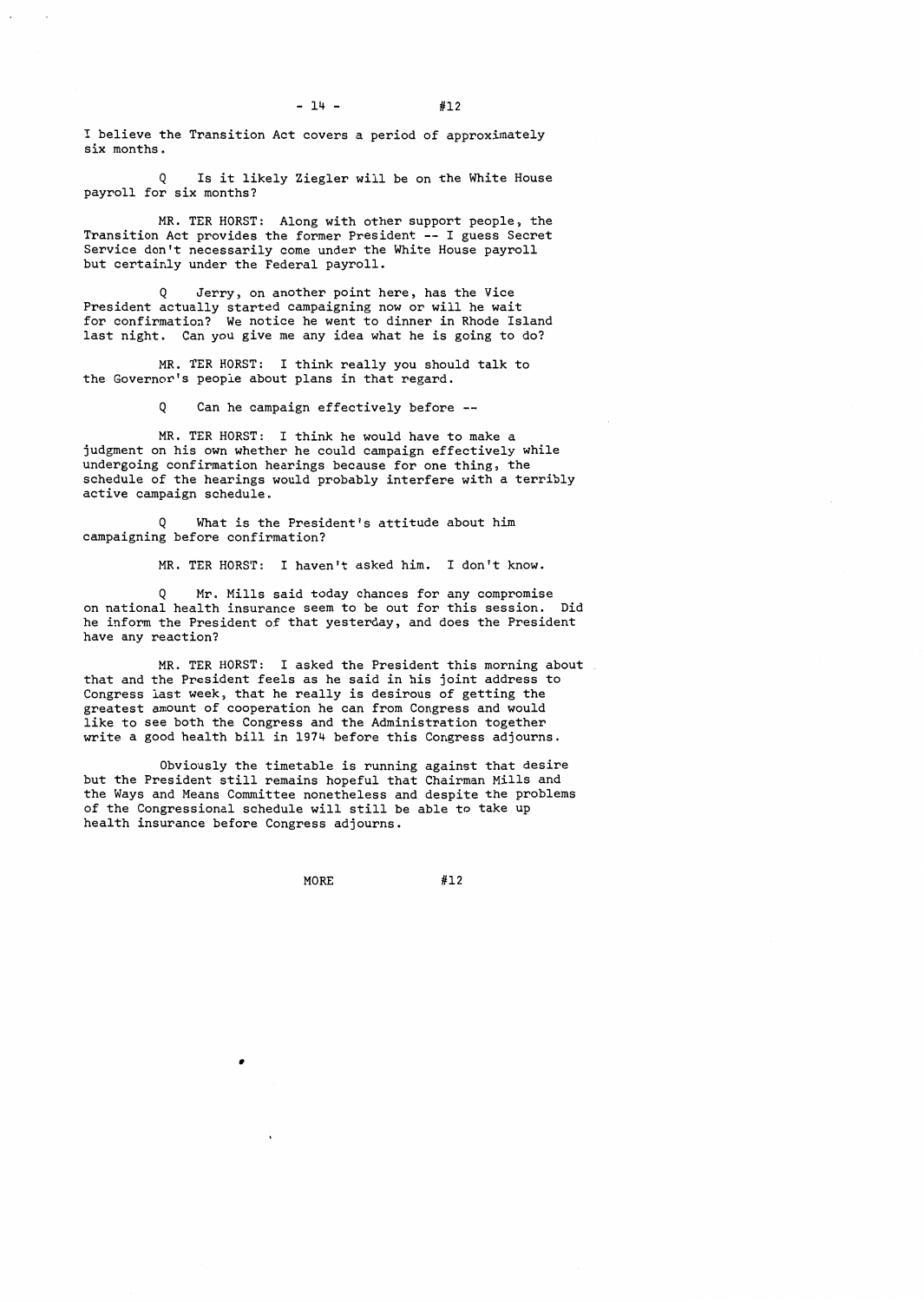$- 15 - 412$ 

Q Would the President favor a lame duck session of Congress if the bill hasn't been passed before then?

MR. TER HORST: I can't give you an answer to that because I haven't asked him, but I would think he would like to avoid such if *it* were at all possible.

I have some more announcements to make. Somehow we got sidetracked on all the questions and having been out there so long and up here so recently, I am more interested in the questions sometimes than the announcements too, or had been.

Let me finish up with what I have to do.

Incidentally, I have a note handed to me that there are approximately 135 Congressman in the photo session today. I will provide a complete list later.

Q He *is* doing them individually?

MR. TER HORST: Yes, individually.

Q In the Oval Office?

MR. TER HORST: Yes, in the Oval Office.

Q *Did* you say approximately 135?

MR. TER HORST: Yes, approximately. We will have to do the counting after we get a firm list.

Tomorrow the President will meet at 10:30 with Syrian Foreign Minister Abdal Halim Kahddam. The Foreign Minister will be meeting with Secretary Kissinger today and the Secretary will host a luncheon for him at the State Department. The Foreign Minister *is* in Washington as part of this continuing consultation process that the United States *is* conducting with parties to discuss and explore the next steps toward a Middle East peace settlement.

As you recall, the President met last week with King Hussein and with Egyptian Foreign Minister Fahmy.

I believe I indicated earlier that we might have a signing ceremony for the pension reform bill tomorrow. That has been cancelled on the Hill because it couldn't be set up in *time.* Some of the people who wished to be at the ceremony could not be there Friday. That will be set up later and when we get a date,! will give it to you.

Jerry, since the President has been meeting with a lot of Arabs, I wonder if there is any plans to meet with any high-ranking official of the Israeli government?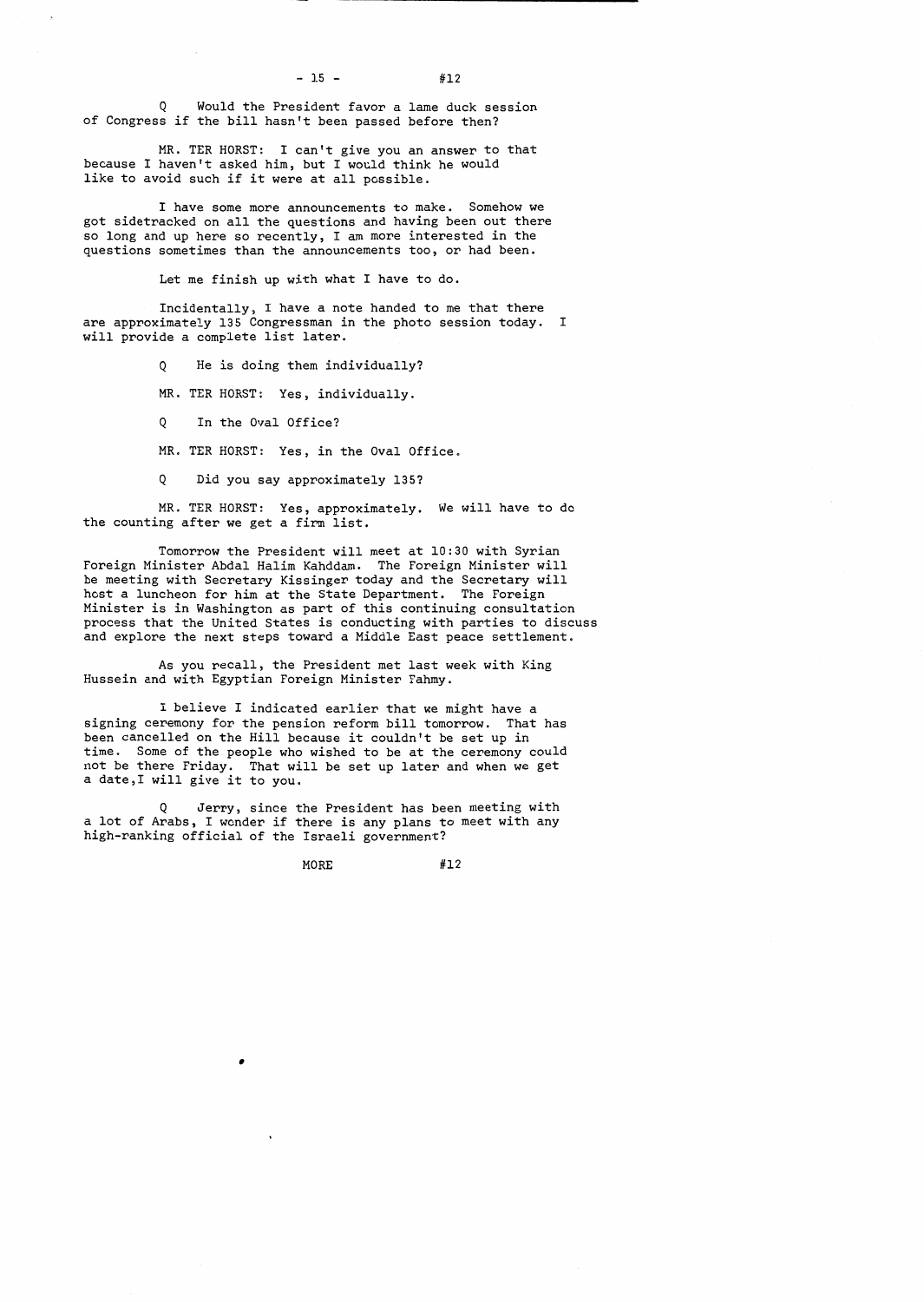$- 16 \#12$ 

MR. TER HORST: The President hopes to meet with Israeli Prime Minister Rabin early in September, although we don't have a date to give you yet.

Do you have a hard and fast day on the press conference?

MR. TER HORST: I don't have a hard and fast day to give you but on background I think you can expect a press conference next week.

Q Will it be in the evening?

MR. TER HORST: That is still being decided too on background.

I have a few other announcements. The President is transmitting to the Senate for its advice and consent an extradition treaty with Australia. I think you have the President's letter on that. We will have the Secretary of State's report available *in* the Press Office if you want it.

The President is acknowledging the retirement of Pat Mehaffy as Chief Judge of the Eighth Circuit Court of Appeals effective today and we will post information on that.

The President is accepting the resignation of John T. Connor as a member of the Board of Directors of the Pennsylvania Avenue Development Corporation effective today. We will post information on that.

The President has signed H.R. 15544 which is the annual appropriations bill for the Department of Treasury, the U.S. Postal Service, and the Executive Office of the President. We will pull some details together on this b We will pull some details together on this bill and post them for you.

Q How much money?

MR. TER HORST: I don't know but we will get *it* for you. Some of you earlier had asked about messages from foreign leaders to President Ford and today President Ford received a very warm personal letter from Chou En-Lai of the People's Republic of China. I have no details I can give you on the letter, obviously.

Jerry, could I go back to politics that you mentioned before. You said the President wanted a Republican majority in the House and Senate. How does that square with his statement in his joint address saying Americans should elect Democrats who supported him in the fight against inflation? How do you reconcile these two statements?